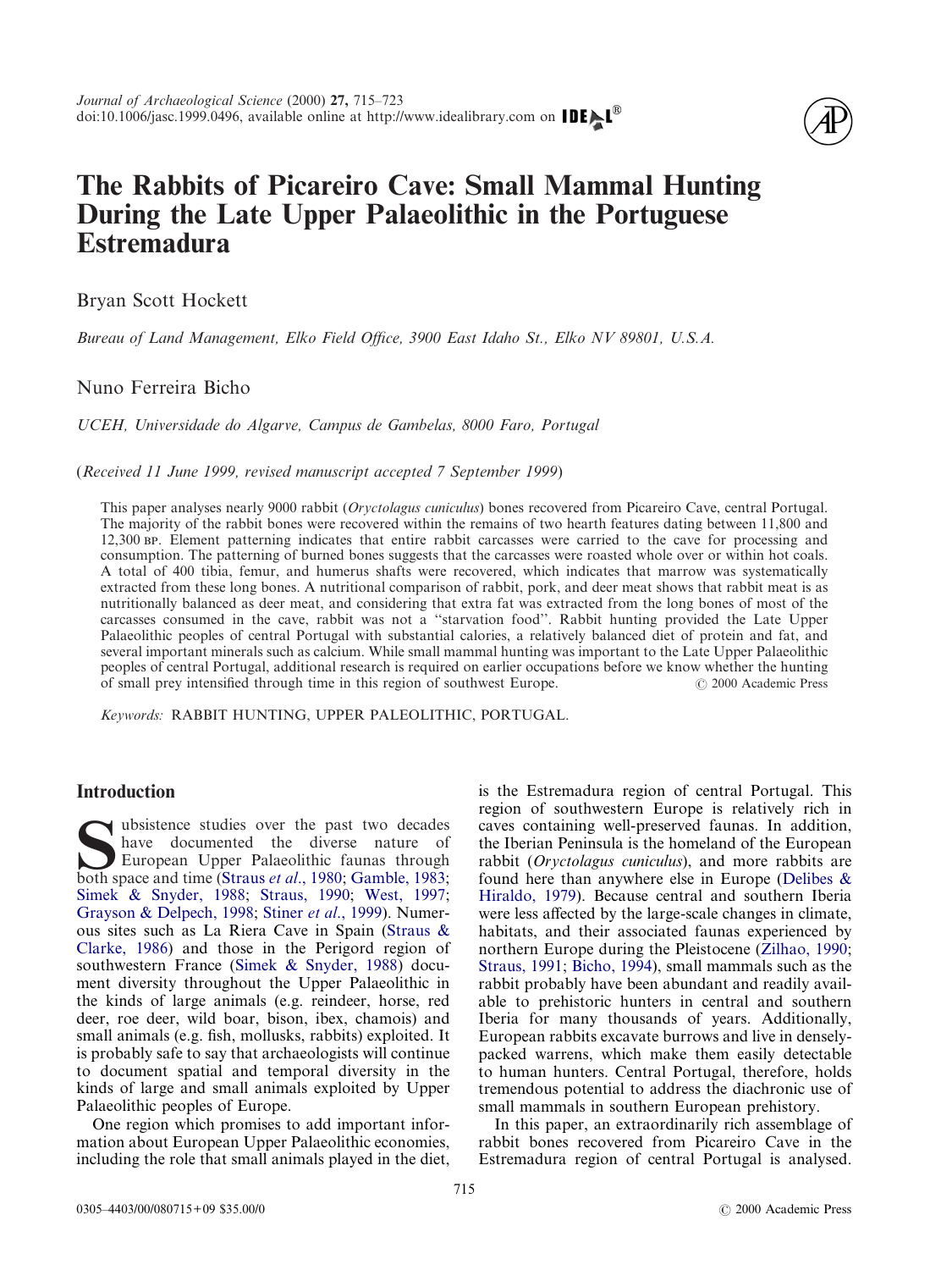<span id="page-1-0"></span>

Figure 1. Selected sites in central Portugal: Picareiro Cave, Lapa do Anecrial, and Gruta do Caldeirao.

The majority of these rabbit bones were recovered from within or adjacent to two large hearths or firepit features. Dating between approximately 11,800– 12,300 BP, these bones document the important role small animals played in the diet of Late Upper Palaeolithic hunter–gatherer groups in central Portugal.

### **Picareiro Cave: Stratigraphy and Chronology**

Picareiro Cave is a karstic cavity, located 520 m above sea level, in the limestone mountain known as Serra d'Aire, some 100 km northeast of Lisbon [\(Figure 1\)](#page-1-0). The entrance of the cave opens to the northwest, overlooking a wide valley. The opening is a horizontal fissure *c*. 1 m high and close to 6 m in width, showing clear evidence of a much wider entrance before the cave was filled with sediment.

Presently, the interior of Picareiro has a roughly triangular shape, about 8 by 10 m in length, with its vertex located away from the entrance. The ceiling is very jagged, climbing steeply from the ground to two closed sink holes 10 m high near the vertex.

The cave stratigraphy is marked by the presence of variable sizes of *eboulis sec*. Each geologic layer is characterised by different amounts of finer sediment, ranging from clays to silts filling the spaces between the *eboulis*. In addition to the sediment, there are large amounts of charcoal and ashes, more so in those levels where hearths are present. In specific areas within levels the sediment is extremely packed and compressed, possibly due to human activities. The deposits slope toward the east wall and dip toward the back of the cave, starting in a well-developed cone under the drip line. This cone is composed of large limestone blocks that seem to have fallen off from the limestone cliff in proto-historic times.

There are ten recognised geologic strata inside the cave [\(Figure 2\)](#page-2-0). The top three, designated A to C, are dated to protohistoric times, probably Bronze Age. They have ceramics, few stone tools, and rare terrestrial fauna and marine shell. Stratum D is 5 to 10 cm thick and is composed mostly of fine sediment with rare lithic material and a few perforated marine shells. It is dated to  $c$ . 8000 BP [\(Table 1\)](#page-2-1).

Stratum E is about 50 cm thick. Because all archaeological materials larger than 1 cm are piece plotted, it was possible to identify three archaeological levels in this stratum, separated by thin sterile levels. The top level is dated to  $c$ . 10,000 BP, while the others are dated to approximately 11,600  $BP$ . Stratum F is dated between about  $11,800$  and  $12,100$   $BP$ . This layer is very rich in large and medium size fauna, as well as in shell and marine fish. There are two hearths present in this stratum, but only one was excavated. This hearth, dated to about  $12,000$  BP, was about  $25$  cm thick, and was full of charcoal and some burnt bone. Its boundary is lined with a series of small to medium sized limestone slabs, forming a semi-circle of about 2·5 m wide, resting on the sloping surface of the *eboulis* of stratum I.

Stratum G is dated to  $12,300$  BP. It is an extremely compact mass of small *eboulis*, charcoal, ash, burnt bone and a few stone tools. The stone tools show a fairly high presence of broken backed bladelets that were probably projectile points. This layer is the result of the concentration of burnt materials probably caused by the removal of burnt bone and charcoal from a hearth located somewhere inside the cave in an area that has not yet been excavated. Stratum G does not completely underlay stratum F, so in places stratum F is in direct contact with stratum I. A thin travertine layer (H) has formed between the contact of strata G and I.

Strata I and J are very similar. They do not contain fine sediment, but large fauna and some lithic artefacts are present. One AMS date on charcoal was obtained from stratum J. Unfortunately, the result does not agree with the other dates, nor with the stratigraphy. Thus, the charcoal sample used for this date most likely came from stratum F through the interstices of the *eboulis*, since stratum F directly overlays I in the area where the sample was collected. The lithic artefacts do not suggest any specific chronology, but the sediments, similar to a cave nearby (Lapa do Anecrial;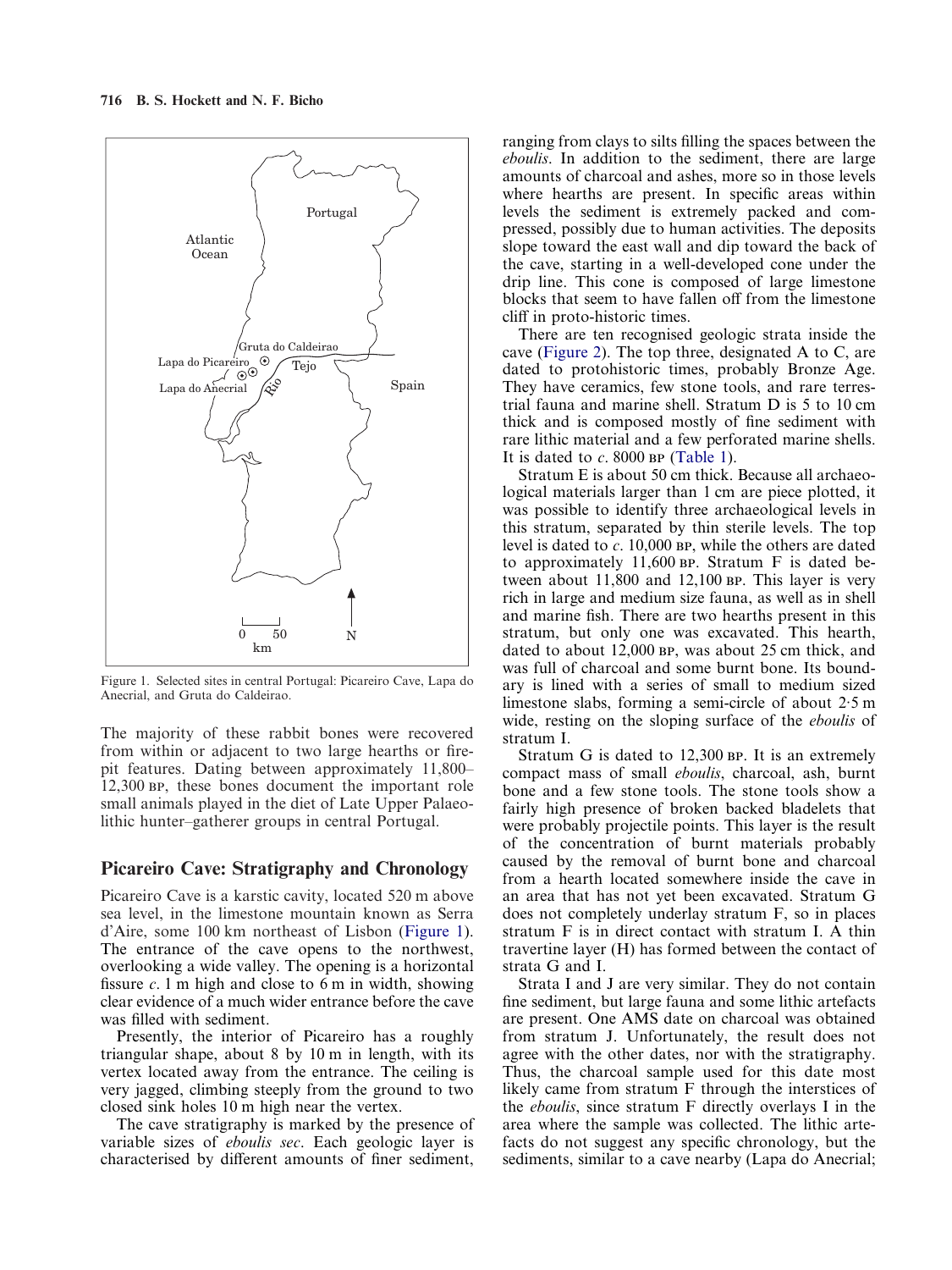<span id="page-2-0"></span>

Figure 2. South wall profile of units D5, D6, and D7, Picareiro Cave, central Portugal, indicating the strata.

<span id="page-2-1"></span>*Table 1. Radiocarbon dates from Lapa do Picareiro*

| Stratum         | $C-14$ date (BP) |  |  |
|-----------------|------------------|--|--|
| D               | $8310 \pm 130$   |  |  |
| $E$ (upper)     | $10,070 \pm 80$  |  |  |
| $E$ (middle)    | $11,700 \pm 120$ |  |  |
| $E$ (lower)     | $11,550 \pm 120$ |  |  |
| F (upper spits) | $11,780 \pm 90$  |  |  |
| F (lower spits) | $12,120 \pm 100$ |  |  |
| G               | $12,320 \pm 90$  |  |  |

see [Zilhao, 1995\)](#page-8-8), seem to point to sometime around the Last Glacial Maximum. Bedrock has not yet been reached, and excavations continue in the cave.

# **Methodological Considerations**

The majority of rabbit bones recovered from stratum I came from the top 3–5 cm of the deposit. It was apparent that rabbit bones from the bases of strata F and G had fallen into the crevices of the relatively large spalls which characterise stratum I. The majority of the rabbit bones originally assigned to the top of stratum I came from units in which stratum I lay directly beneath strata G/H, rather than beneath stratum F. Thus, most rabbit bones originally assigned to the top of stratum I, or approximately 2% of the total number of rabbit bones recovered from the cave, belong to the base of Stratum G, rather than the hearth which constitutes stratum F. For this reason, the rabbit bones originally assigned to stratum I were combined with those recovered from stratum G for the analysis which follows. Combining rabbit bones in this manner undoubtedly mixed a small number of bones originally deposited in stratum F into the G/I sample, but it will not adversely impact the analysis presented below.

Stratum E was relatively thick, and as argued above, likely represents three distinct archaeological samples of time. Because the top of stratum E dated approximately 1500 years younger than the lower two levels, and because the analysis presented below focuses on broad patterns of small mammal use during the Late Upper Palaeolithic, the rabbit bones from the "middle E" and "lower E" spits were combined and analysed separately from those recovered from the "upper E" spits. Future analysis of the rabbit bones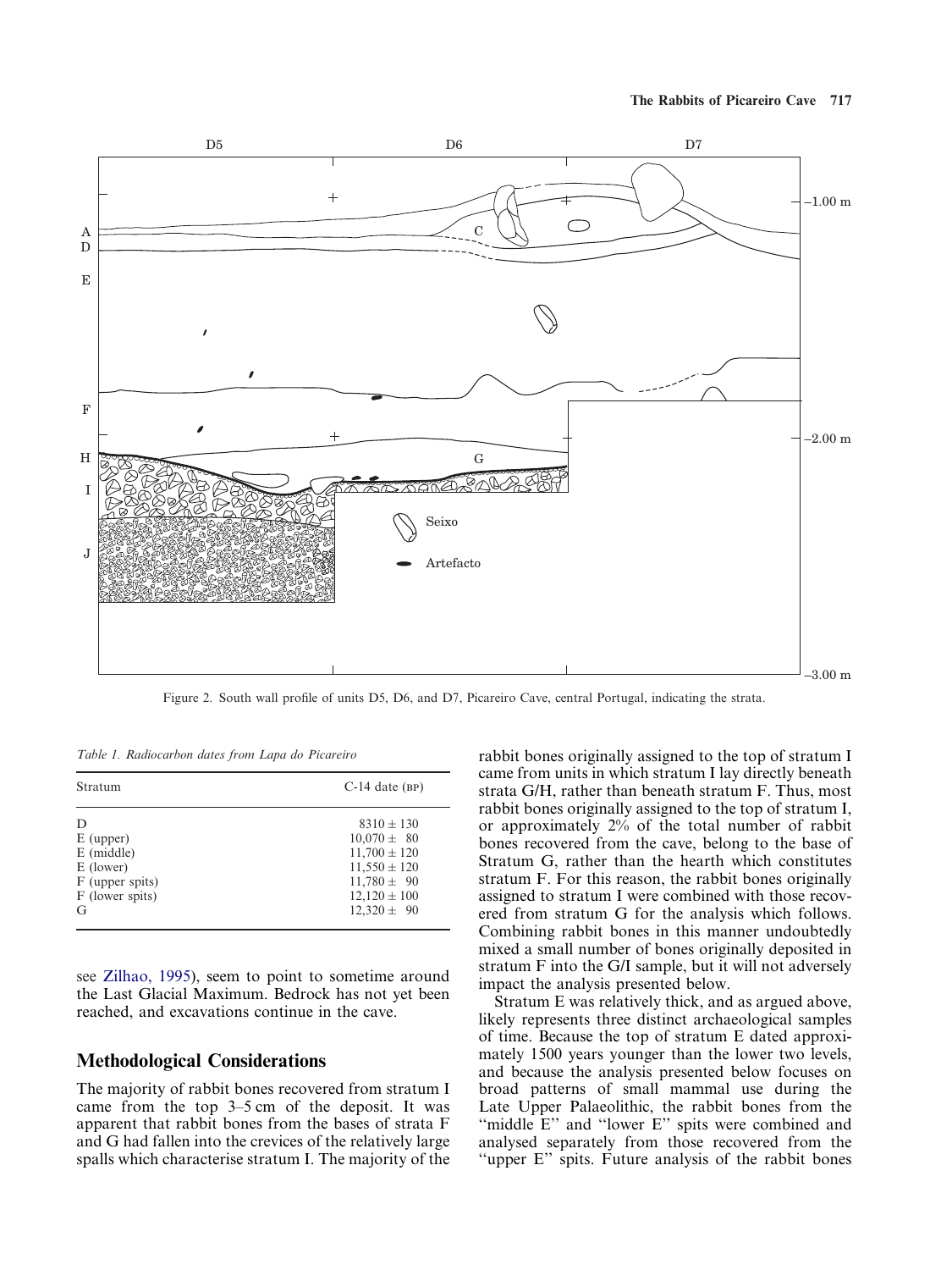#### **718 B. S. Hockett and N. F. Bicho**

<span id="page-3-0"></span>*Table 2. Number of rabbit bones per stratum at Lapa do Picareiro*

| Stratum     | <b>NISP</b> | <b>MNE</b> | <b>MAU</b> |  |  |
|-------------|-------------|------------|------------|--|--|
| A           | 3           | 3          |            |  |  |
| D           | 40          | 32         | 4          |  |  |
| $E$ (upper) | 519         | 309        | 17         |  |  |
| $E$ (lower) | 774         | 406        | 14         |  |  |
| F           | 5511        | 3551       | 101        |  |  |
| G/I         | 1897        | 1215       | 45         |  |  |
| J           | 237         | 130        |            |  |  |
| Total       | 8981        | 5646       | 189        |  |  |

from Picareiro Cave, focusing on short-term variability in hunting strategies, may warrant dividing the bones into ''upper E'', ''middle E'', and ''lower E'' analytical units.

### **Taphonomy of the Rabbits from Picareiro Cave**

Approximately 9000 rabbit bones have been recovered from Picareiro Cave [\(Table 2\)](#page-3-0). As noted above, strata F and G in Picareiro Cave represent the remains of two large hearths or firepits dating to the Late Upper Palaeolithic, *c.* 11,800–12,300 BP. A total of 7408 rabbit bones, representing at least 4766 elements, were recovered directly from within or just outside the confines of these two features. These bones represent the remains of at least 146 individual rabbits. A minimum of 189 individual rabbits have been recovered to date from the cave [\(Table 2\)](#page-3-0).

<span id="page-3-1"></span>[Table 3](#page-3-1) displays the minimum numbers of each rabbit element recovered from the cave. All elements are well represented except for the sacrum, including the lower leg and foot elements. These data indicate that whole rabbit carcasses probably were brought to the cave for processing and consumption. There is no clear evidence for the natural accumulation of rabbit bones in Picareiro Cave other than from the surface of the site. No rabbit bones from the subsurface deposits display evidence of puncture marks, corrosion damage from gastric fluids, thinning, or polishing, all of which characterize leporid bone assemblages which have accumulated via raptor pellets and mammalian carnivore scats [\(Andrews & Evans, 1983;](#page-7-4) [Schmitt & Juell, 1994;](#page-8-9) [Hockett, 1995,](#page-7-5) [1996\)](#page-7-6). In addition, front and hind limb elements and cranial bones are all abundantly represented. Rabbit bone accumulations beneath raptor roosts generally exhibit unequal distributions of these elements [\(Hiraldo](#page-7-7) *et al*., 1975; [Hockett, 1995;](#page-7-5) [Schmitt,](#page-8-10) [1995;](#page-8-10) [Cruz-Uribe & Klein, 1998\)](#page-7-8).

Small carnivores such as the lynx (*Lynx pardina*) and badger (*Meles meles*) are known to hunt rabbits and to accumulate rabbit bones in Iberian caves [\(Ripoll, 1993;](#page-7-9) [Mathias](#page-7-10) *et al*., 1998). These assemblages may be characterised by the accumulation of entire rabbit carcasses to caves, which is similar to the element representation in Picareiro Cave. Rabbit bone assemblages created by small carnivores in Iberia may also be characterised by relatively large numbers of complete or nearly complete limb elements [\(Ripoll, 1993;](#page-7-9) [Hockett, 1999\)](#page-7-11). In contrast, only 64 of the 1694 (3·7%) femur, tibia, humerus, radius, and ulna specimens recovered from the hearth features were complete elements [\(Table 4\)](#page-4-0). Only a single complete rabbit limb bone was recovered from strata A, D, E, and J combined. In addition, small carnivores in Iberia may puncture the ends of

*Table 3. Minimum number of rabbit elements recovered per stratum at Picareiro Cave*

|               | A                | D                | Stratum<br>E     |          | F    | G/I              | J              | Total |
|---------------|------------------|------------------|------------------|----------|------|------------------|----------------|-------|
|               |                  |                  | Upper            | Lower    |      |                  |                |       |
| Mandible      | $\theta$         | 3                | 5                | 10       | 143  | 62               | $\mathfrak{2}$ | 225   |
| Maxilla       | $\theta$         | $\mathbf{0}$     | $\boldsymbol{0}$ | 1        | 111  | 37               | 8              | 157   |
| Innominate    | $\Omega$         | 3                | 9                | 9        | 201  | 83               | 8              | 313   |
| Patella       | $\theta$         | $\mathbf{0}$     | 4                | 16       | 49   | 5                | 5              | 79    |
| Femur         | $\theta$         | 2                | 9                | 10       | 86   | 65               | $\overline{7}$ | 179   |
| Tibia         | 2                | 4                | 13               | 10       | 98   | 53               | 8              | 188   |
| Calcaneus     | $\mathbf{0}$     | 7                | 33               | 28       | 146  | 89               | 5              | 308   |
| Astragalus    | $\mathbf{0}$     |                  | 29               | 20       | 109  | 44               | 13             | 216   |
| Scapula       | $\theta$         | $\theta$         | $\overline{c}$   | 5        | 156  | 60               | 4              | 227   |
| Humerus       | $\theta$         | 1                | 11               | 9        | 105  | 45               | 7              | 178   |
| Radius        | $\theta$         | 2                | 16               | 10       | 152  | 72               | 2              | 254   |
| Ulna          | $\theta$         | 1                | 9                | 12       | 172  | 67               | $\mathfrak{2}$ | 263   |
| Carpal/tarsal | $\theta$         | $\boldsymbol{0}$ | 12               | 16       | 109  | 29               | $\overline{3}$ | 169   |
| Metapodial    | Ι.               | 3                | 37               | 64       | 610  | 148              | 20             | 883   |
| Phalange      | $\mathbf{0}$     | 4                | 110              | 169      | 1012 | 287              | 25             | 1607  |
| Rib           | $\mathbf{0}$     | T                | 6                | 9        | 145  | 42               | 7              | 210   |
| Vertebra      | $\mathbf{0}$     | $\mathbf{0}$     | 4                | 8        | 141  | 27               | 4              | 184   |
| Sacrum        | $\boldsymbol{0}$ | $\boldsymbol{0}$ | $\mathbf{0}$     | $\theta$ | 6    | $\boldsymbol{0}$ | $\theta$       | 6     |
| Total         | 3                | 32               | 309              | 406      | 3551 | 1215             | 130            | 5646  |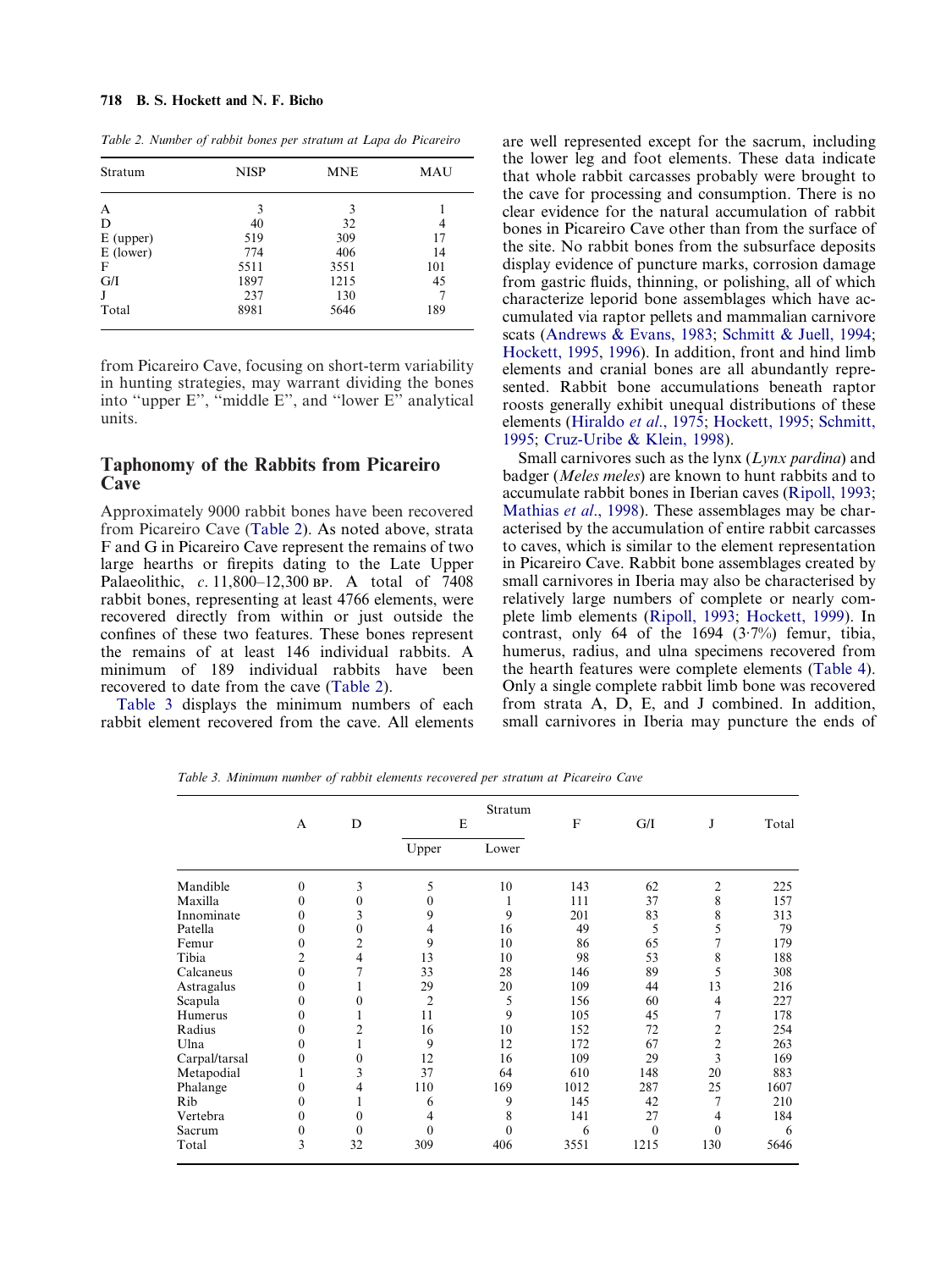<span id="page-4-0"></span>

|                    | Midshaft | Proximal | Distal | Complete | Total |
|--------------------|----------|----------|--------|----------|-------|
| <b>Stratum F</b>   |          |          |        |          |       |
| Femur              | 79       | 83       | 71     | 3        | 236   |
| Tibia              | 98       | 66       | 81     | 0        | 245   |
| Humerus            | 62       | 30       | 98     |          | 197   |
| Radius             | 62       | 129      | 55     | 23       | 269   |
| Ulna               |          | 151      | 28     | 21       | 207   |
| <b>Stratum G/I</b> |          |          |        |          |       |
| Femur              | 64       | 24       | 22     |          | 111   |
| Tibia              | 53       | 20       | 36     | 0        | 109   |
| Humerus            | 44       | 12       | 41     |          | 98    |
| Radius             | 59       | 67       | 20     |          | 151   |
| Ulna               | 0        | 64       | 4      | 3        | 71    |
| Total              | 528      | 646      | 456    | 64       | 1694  |

*Table 4. Limb bone portions recovered from the hearth features (strata F and G/I), Picareiro Cave*

rabbit limb bones, and in particular the distal end of the femur and the proximal end of the tibia, during feeding [\(Hockett, 1999\)](#page-7-11). No bones from the subsurface deposits of Picareiro Cave exhibit puncture marks.

Natural fires can ignite vegetation within caves and rockshelters and char bones which were deposited earlier in the site (e.g. [Aikens, 1970;](#page-7-12) [Hockett, 1989\)](#page-7-13). In this case, the probability that any particular element or any portion of an element will be burned should be relatively equal. In contrast, when small animal carcasses such as rabbits are roasted over or within hot coals, bones of the front and hind feet and the ends of limb bones are typically blackened or calcined white in colour in greater frequencies than other bones or bone portions [\(Dansie, 1991;](#page-7-14) [Hockett, 1992\)](#page-7-15). The element patterning of charred rabbit bones recovered from the hearth features indicates that the rabbit carcasses in Picareiro Cave were probably roasted whole within or over hot coals, after which the cooked carcasses were dismembered and the meat consumed. [Table 5](#page-4-1) shows the distribution of burned rabbit bones from strata F and G/I. The vast majority of all charred rabbit bones were foot elements (137 out of 205, or 69%), and many more proximal and distal limb portions were burned than midshaft portions [\(Table 5\)](#page-4-1).

Importantly, large numbers of humeri, femora, and tibiae shafts were recovered from the hearth features in Picareiro Cave. [Jones \(1983\)](#page-7-16) documented ethnographically that people may create small animal limb shafts by snapping or biting off the proximal and distal ends of humeri, femora, and tibiae to extract bone marrow from the medullary cavity. Subsequently, it has been well documented that prehistoric inhabitants throughout the Great Basin of North America created jackrabbit (*Lepus* sp.) tibiae cylinders during the extraction of marrow from these bones [\(Schmitt, 1990;](#page-8-11) [Hockett,](#page-7-17) [1991,](#page-7-17) [1992,](#page-7-15) [1994\)](#page-7-18). Similarly, Upper Palaeolithic hunters of Iberia extracted bone marrow from the medullary cavity of rabbit long bones, beginning as early as 12,300 years ago, as seen in stratum G in Picareiro Cave [\(Figure 3\)](#page-5-0), and in the Magdelanian

<span id="page-4-1"></span>*Table 5. Burned rabbit bones from the hearth features (strata F and G/I), Picareiro Cave*

| Element          | Number burned           |  |  |  |  |
|------------------|-------------------------|--|--|--|--|
| Feet             |                         |  |  |  |  |
| Phalange         | 67                      |  |  |  |  |
| Calcaneus        | 29                      |  |  |  |  |
| Metapodial       | 21                      |  |  |  |  |
| Astragalus       | 11                      |  |  |  |  |
| Carpal/tarsal    | 9                       |  |  |  |  |
| Limb             |                         |  |  |  |  |
| Proximal humerus | $\theta$                |  |  |  |  |
| Humerus midshaft | $\mathbf{0}$            |  |  |  |  |
| Distal humerus   | 5                       |  |  |  |  |
| Proximal radius  | 14                      |  |  |  |  |
| Radius midshaft  | 4                       |  |  |  |  |
| Distal radius    | $\overline{2}$          |  |  |  |  |
| Proximal ulna    | 4                       |  |  |  |  |
| Ulna midshaft    | $\theta$                |  |  |  |  |
| Distal ulna      | $\boldsymbol{0}$        |  |  |  |  |
| Proximal femur   | $\overline{\mathbf{c}}$ |  |  |  |  |
| Femur midshaft   | $\overline{c}$          |  |  |  |  |
| Distal femur     | $\theta$                |  |  |  |  |
| Proximal tibia   | $\mathbf{0}$            |  |  |  |  |
| Tibia midshaft   | 7                       |  |  |  |  |
| Distal tibia     | $\mathbf{3}$            |  |  |  |  |
| Other            |                         |  |  |  |  |
| Proximal scapula | 7                       |  |  |  |  |
| Mid-scapula      | $\overline{2}$          |  |  |  |  |
| Scapula border   | $\mathbf{1}$            |  |  |  |  |
| Innominate       | 3                       |  |  |  |  |
| Teeth            | 9                       |  |  |  |  |
| Skull fragments  | 3                       |  |  |  |  |
| Total            | 205                     |  |  |  |  |

levels of Tosal de la Roca and Nerja in Spain [\(Ripoll,](#page-7-9) [1993\)](#page-7-9).

[Schmitt \(1990\),](#page-8-11) [Hockett \(1991,](#page-7-17) [1995\)](#page-7-5) and [Ripoll](#page-7-9) [\(1993\)](#page-7-9) have discussed the creation of hare and rabbit long bone cylinders by humans, and [Hockett \(1991,](#page-7-17) [1995,](#page-7-5) [1999\)](#page-7-11) and [Ripoll \(1993\)](#page-7-9) have discussed the creation of these bones by raptors, mammalian carnivores and rodents. While mammalian carnivores,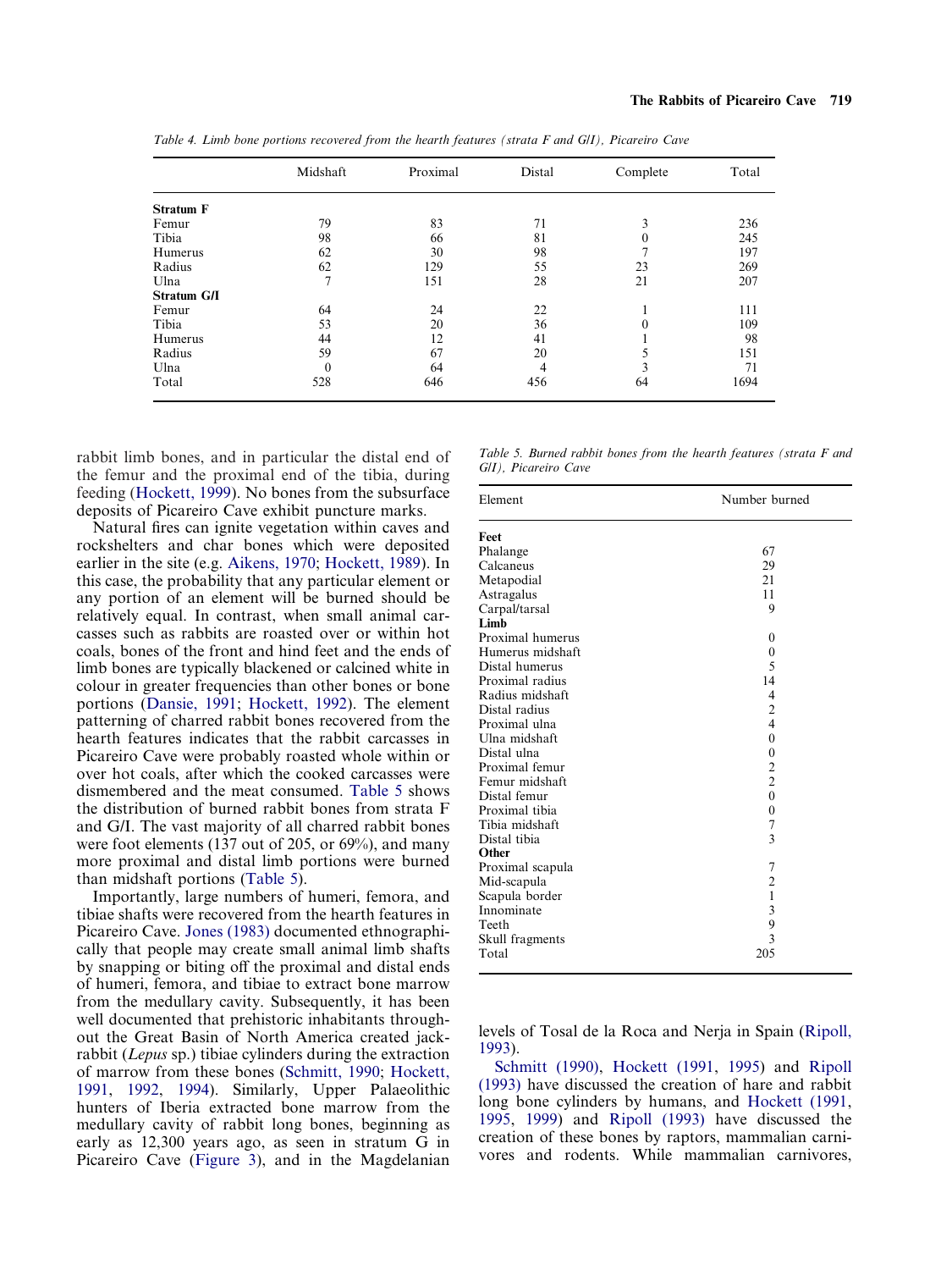<span id="page-5-0"></span>

Figure 3. Rabbit long bone cylinders from the two hearth features in strata F and G/I, Picareiro Cave. Top row: femora cylinders; middle row: tibiae cylinders; bottom row: humeri cylinders.

raptors, and rodents occasionally create rabbit long bone cylinders by chewing or breaking off the ends of limb bones, they rarely do so (see, for example, [Hockett, 1995\)](#page-7-5). Rabbit long bone cylinders created by rodent gnawing display the taphonomic traces of closely spaced, parallel scour marks created by rodent incisors. Those created by carnivores and raptors may mimic cylinders created by humans, but these bones are vastly outnumbered by complete to nearly complete rabbit limb bones deposited in the same site by these predators [\(Ripoll, 1993;](#page-7-9) [Hockett,](#page-7-5) [1995\)](#page-7-5).

In contrast, because humans may deliberately break off the ends of rabbit long bones in order to consume marrow, prehistoric hunters may discard very large numbers of rabbit bone cylinders in archaeological sites. For example, 400 rabbit long bone cylinders were recovered from within the two hearth/burning pits at Picareiro Cave, while only 12 complete femora, tibiae, and humeri were recovered from these same features (see [Table 4\)](#page-4-0). A total of 584 proximal and distal ends of femora, tibiae, and humeri were also recovered from the hearths [\(Table 4](#page-4-0) and [Figure 4\)](#page-5-1), indicating that natural destruction of the cancellous portions of the long bones was of minimal consequence in the creation of these cylinders. It is also noteworthy that 52 of the 64 (81%) complete limb bones from strata F and G/I were non-marrow filled radii and ulnae. Further, [Yellen \(1991\)](#page-8-12) documented ethnographically that the

<span id="page-5-1"></span>

Figure 4. Typical rabbit long-bone ends recovered in the two hearth features, strata F and G/I, Picareiro Cave: proximal femur (top left), distal femora (top right and bottom left), and distal tibia (bottom right).

!Kung San usually leave the front limbs intact during processing of springhare (*Pedetes capensis*) carcasses. Clearly, people deliberately broke off the ends of rabbit femora, tibiae, and humeri in order to consume marrow at Picareiro Cave.

In order to judge the amount of marrow available in rabbit long bones, two whole carcasses of the European rabbit and the Iberian hare (*Lepus granatensis*) were purchased in Lisbon. The two hare carcasses weighed 1780 g and 1860 g, while the rabbit carcasses weighed 712 g and 778 g. The carcasses were skinned, and then the bones were boiled. The proximal and distal ends of each long bone were then broken from the midshafts with a small hammer, the marrow was removed with a stick, and weighed. The six marrowfilled long bones of the European rabbit contained approximately  $3.0 \text{ g}$  of marrow, while the hare contained approximately 7·0 g of marrow. Thus, simply by extracting marrow from the long bones of the majority of the approximately 190 rabbits consumed in Picareiro Cave, Upper Palaeolithic and Epipalaeolithic hunters could have added nearly 5000 additional calories to their diet. Given that Picareiro Cave probably represents a site with a series of relatively short-term visits, and considering that there may be the remains of hundreds of additional rabbit carcasses in the cave not yet recovered through excavations, consuming rabbit long bone marrow probably added a substantial increase of calories each year to the diet of Upper Palaeolithic hunters of central Portugal.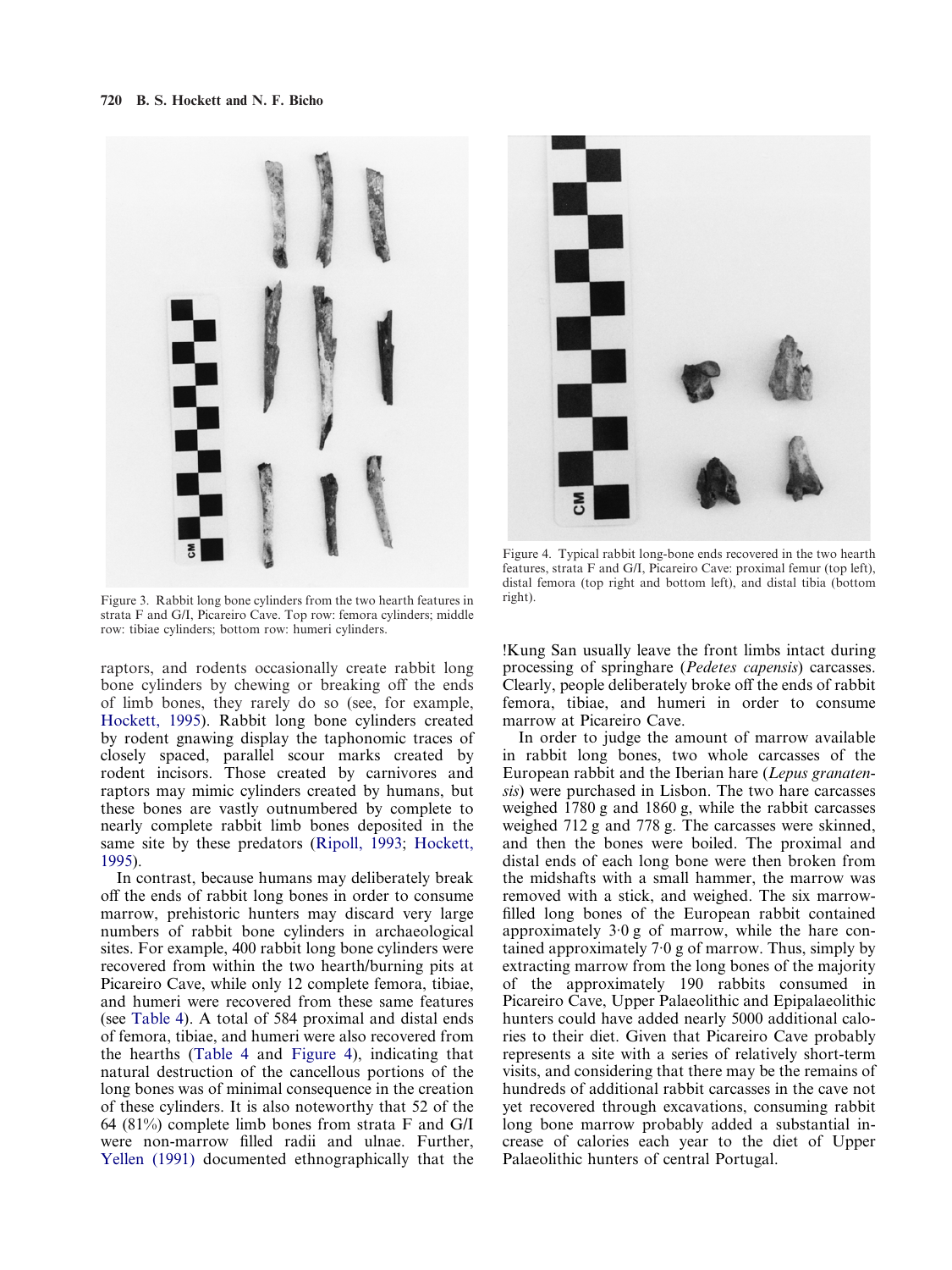| Animal      | Calories | Protein<br>(g) | Fat<br>(g) | Calcium<br>(mg) | Iron<br>(mg) | Niacin<br>(mg) | Phosphorus<br>(mg) | Potassium<br>(mg) |
|-------------|----------|----------------|------------|-----------------|--------------|----------------|--------------------|-------------------|
| Rabbit      | 168      | 25             |            | 16              | 1.9          | 7.2            | 224                | 326               |
| Pork (loin) | 232      | 28             | 12         |                 | $1-2$        | 5.9            | 203                | 356               |
| Pork (ribs) | 338      | 25             | 26         | 40              | 1.6          | 4.7            | 217                | 272               |
| Deer        | 134      | 26             |            | 6               | 3.8          | 5.7            | 192                | 284               |

<span id="page-6-0"></span>*Table 6. Comparative nutritional values of 3 oz of rabbit, pork, and deer meat (after [Anderson & Deskins, 1995\)](#page-7-23)*

# **Season of Use of Picareiro Cave**

Of the 684 proximal and distal ends of femora, humeri, and tibiae recovered from Picareiro Cave, 680 (99·4%) had fully fused epiphyses. Adult rabbits (those approximately 9 months of age or older) dominated the Picareiro assemblage. These data can provide information on the seasonal use of Picareiro Cave.

Female European rabbits have a gestation period of about 1 month. Young rabbits have extremely high mortality rates within the first 3 months of life [\(Southern, 1940\)](#page-8-13). While European rabbits of the Mediterranean region may breed during any season, they display sharp peaks in breeding in the spring and fall [\(Southern, 1940;](#page-8-13) [Poole, 1960;](#page-7-19) [Soriguer & Rogers,](#page-8-14) [1979\)](#page-8-14). The bimodal breeding habits coincide with increased precipitation and new growth in vegetation associated with Mediterranean climates [\(Poole, 1960;](#page-7-19) [Garson, 1979\)](#page-7-20). Breeding drops dramatically during the summer months when conditions are hot and dry. Rabbits born during the summer months have substantially lower survival rates than those born during the spring and fall [\(Garson, 1979\)](#page-7-20).

Predators, including humans, are likely to find high numbers of subadult rabbits during the spring and fall seasons. Adult rabbits should be comparatively more abundant during the summer and winter months as breeding slows, and because many of the young have fallen to predators during the preceding season. Because the overwhelming majority of rabbit carcasses processed and discarded in Picareiro Cave were from adult animals, this would indicate that the cave was likely used during the summer or winter months, or both.

### **Discussion and Conclusion**

Preliminary analysis of the large fauna from Picareiro Cave indicates that relatively small numbers of primarily red deer (*Cervus elaphus*) and wild boar (*Sus scrofa*) were also consumed in the cave [\(Haws, 1998\)](#page-7-21). Rabbits, however, were undoubtedly a major component in the diet of Late Upper Palaeolithic peoples in central Portugal. This conclusion is supported by the large numbers of rabbit remains from the Late Upper Palaeolithic deposits of Gruta do Caldeirao, a cave located only 25 km northeast of Picareiro Cave

[\(Rowley-Conwy, 1992\)](#page-7-22), and from other nearby caves such as Lapa do Anecrial [\(Zilhao, 1995\)](#page-8-8).

We think the large number of rabbits processed in Picareiro Cave resulted from their availability and ease of capture rather than from stressed hunters taking prey they would otherwise ignore. In the Great Basin of North America, both the cottontail rabbit (*Sylvilagus* spp.) and the jackrabbit (*Lepus californicus*) have high caloric return rates due to their ubiquitous distribution and ease of capture in large numbers [\(Simms,](#page-8-15) [1987\)](#page-8-15). The ecology and reproductive behaviour of European rabbits in central and southern Iberia would have attracted human hunters in the day-to-day search for food because: (1) they were abundant throughout the region; (2) reproductive females generally produce offspring twice a year, one litter in the spring and another in the fall; (3) they often live in easily detectable burrows; (4) they often live in densely-packed warrens; and (5) they are easily captured with the use of snares or nets. In fact, foragers near Picareiro Cave could have placed snares outside rabbit burrows, hunted or gathered other food items, and then 'gathered'' the entrapped rabbits at a later time.

In addition, although rabbits are often referred to as "lean meat" or "starvation food", a closer look at the nutritional value of rabbit meat shows that wild rabbits may have offered nearly equal values of protein and fat per ounce as some of the larger game animals available to prehistoric hunters in central Iberia, such as deer [\[Table 6;](#page-6-0) also see [West, 1996,](#page-8-16) for protein and fat issues related to horse (*Equus* sp.) hunting in central and northern Europe]. Rabbit, roe and red deer, and wild boar constituted the bulk of the faunal remains recovered from Picareiro Cave. If the values presented in [Table 6](#page-6-0) are relatively equal to the nutritional values of their wild Iberian counterparts, then wild boar probably provided the bulk of animal calories and fat to the prehistoric diet in central Iberia based on comparisons of individual carcasses. However, while rabbit meat contains almost as much protein per ounce as pork and deer meat, rabbit meat contains twice the fat of deer meat. Further, as demonstrated above, the prehistoric occupants of Picareiro Cave consistently added an additional 3 g of fat per carcass to their diet by extracting long bone marrow. Finally, rabbit meat is richer in calcium, iron, niacin, potassium, and phosphorus than deer meat, and richer than pork in all of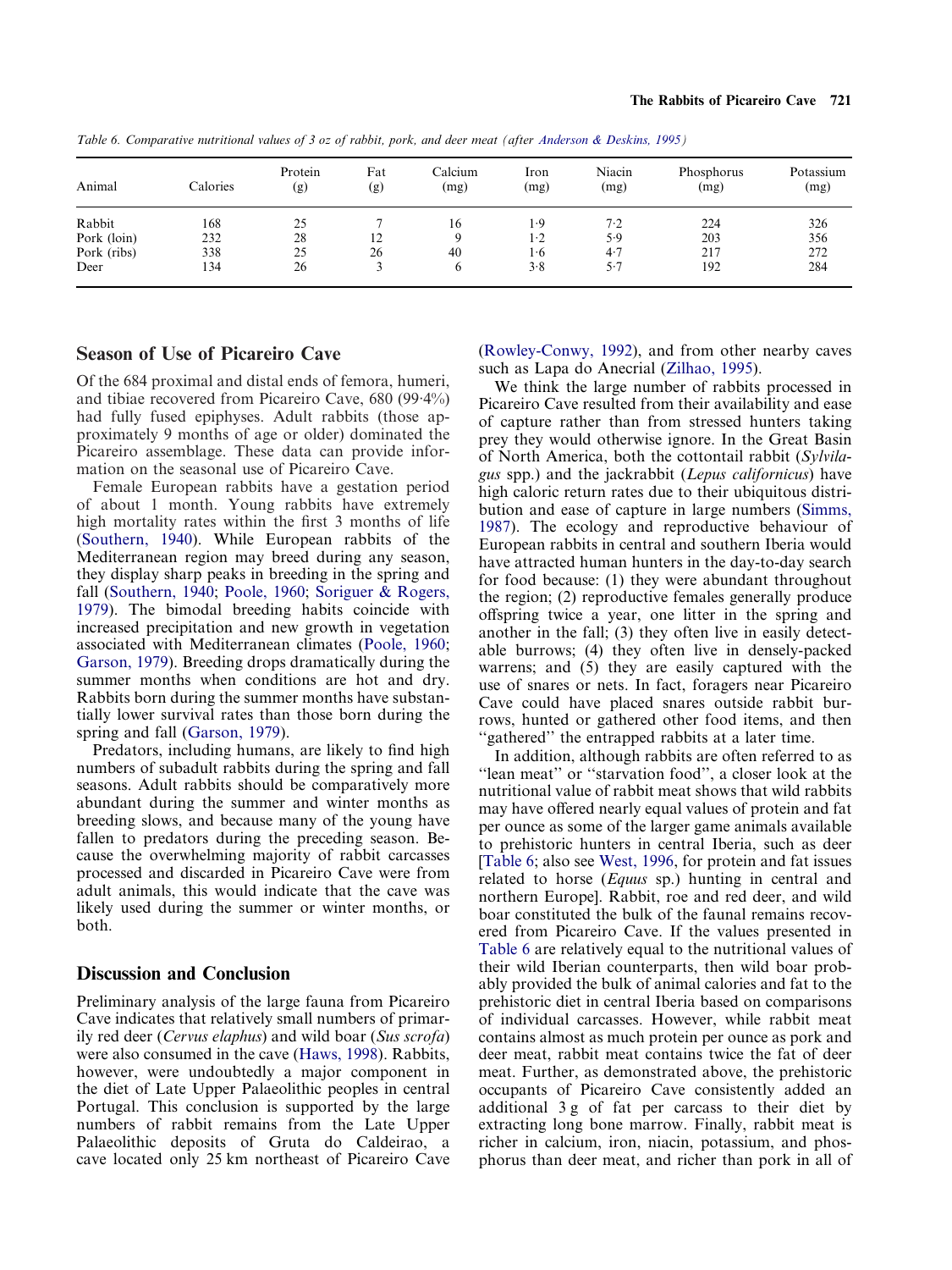these vitamins and minerals except for calcium and iron.

While clearly important to the subsistence base of Late Upper Palaeolithic hunters of central Portugal, the intensity of rabbit hunting in other regions of Europe, including other regions of Iberia, is less certain. [Zilhao \(1990\)](#page-8-6) noted that rabbits were an important component to the prehistoric diet in the Portuguese Estremadura since at least Solutrean times. Rabbits appear to have been relatively unimportant in the diet of Mousterian and Upper Palaeolithic peoples occupying the Cantabrian region of Spain [\(Altuna,](#page-7-24) [1986\)](#page-7-24), but [Straus \(1991\)](#page-8-7) noted that rabbits were a mainstay in the diet during Solutrean times in the Valencia region of Spain. The importance of rabbits to the diet of Lower Palaeolithic, Mousterian, and Early Upper Palaeolithic peoples in southwestern Europe is less certain. Current research is underway on a number of Lower Palaeolithic and Mousterian sites in the Portuguese Estremadura, and these excavations may shed light on this issue. Determining the importance of small game such as rabbits to the subsistence base of these earlier occupations will prove crucial to accurately testing demographic and economic models which account for diachronic changes in the diet of the Upper Palaeolithic peoples of southwest Europe.

In conclusion, the rabbit remains recovered from Picareiro Cave indicate that this small animal was an important source of protein and fat in the diet of the Final Upper Palaeolithic population of central Portugal. Rabbit hunting may have begun much earlier, during the Middle and Lower Palaeolithic, but only in the Upper Palaeolithic did it become important in the diet. Intensification of rabbit hunting during the Tardiglacial (post-18,000  $_{BP}$ ) may have been the result of local rabbit ecology as well as new hunting technologies such as the use of snares or nets. However, as mentioned above, additional early Upper Palaeolithic, Middle Palaeolithic and Lower Palaeolithic faunal assemblages must be analysed before we can confidently conclude that rabbit hunting intensified during the Tardiglacial in central Portugal. Though rabbit hunting may provide less amounts of meat than large game hunting, it is clear that this is balanced by the dietary characteristics of rabbit meat and marrow, the lower output of energy required for hunting rabbits, as well as the lower risk of failure and to health compared to hunting large animals such as wild boar or red deer.

# **References**

- <span id="page-7-12"></span>Aikens, C. M. (1970). *Hogup Cave*. University of Utah Anthropological Papers **93**.
- <span id="page-7-24"></span>Altuna, J. (1986). The mammalian faunas from the prehistoric site of La Riera. In (L. G. Straus & G. A. Clark, Eds) *La Riera Cave: Stone Age Hunter–Gatherer Adaptations in Northern Spain*. Tempe: Arizona State University Anthropological Research Papers **36**, pp. 237–274.
- <span id="page-7-23"></span>Anderson, J. & Deskins, B. (1995). *The Nutrition Bible*. New York: William Morrow and Company, Inc.
- <span id="page-7-4"></span>Andrews, P. & Evans, E. M. N. (1983). Small mammal bone accumulations produced by mammalian carnivores. *Paleobiology* **9,** 289–307.
- <span id="page-7-3"></span>Bicho, N. F. (1994). The end of the Paleolithic and the Mesolithic in Portugal. *Current Anthropology* **35,** 664–674.
- <span id="page-7-8"></span>Cruz-Uribe, K. & Klein, R. G. (1998). Hyrax and hare bones from modern South African eagle roosts and the detection of eagle involvement in fossil bone assemblages. *Journal of Archaeological Science* **25,** 135–147.
- <span id="page-7-14"></span>Dansie, A. (1991). Archaeofauna. In (R. R. Kautz, Ed.) *People of the Wel Ga Nuk: Prehistory of the Huffaker Hills Locality, Washoe County, Nevada*. Reno: Washoe County Utility Division, Department of Public Works, pp. 86–109.
- <span id="page-7-2"></span>Delibes, M. & Hiraldo, F. (1979). The rabbit as prey in the Iberian Mediterranean ecosystem. In (K. Myers & C. D. MacInnes, Eds) *Proceedings of the World Lagomorph Conference*. Guelph: University of Guelph, pp. 614–622.
- <span id="page-7-0"></span>Gamble, C. (1983). Caves and faunas from Last Glacial Europe. In (J. Clutton-Brock & C. Grigson, Eds) *Animals and Archaeology: 1. Hunters and Their Prey*. Oxford: BAR International Series **163,** pp. 163–172.
- <span id="page-7-20"></span>Garson, P. J. (1979). Social organization and reproduction in the rabbit: a review. In (K. Myers & C. D. MacInnes, Eds) *Proceedings of the World Lagomorph Conference*. Guelph: University of Guelph, pp. 256–270.
- <span id="page-7-1"></span>Grayson, D. K. & Delpech, F. (1998). Changing diet breadth in the Early Upper Paleolithic of southwestern France. *Journal of Archaeological Science* **25,** 1119–1129.
- <span id="page-7-21"></span>Haws, J. A. (1998). New evidence of subsistence and settlement during the Tardiglacial of central Portugal. Paper presented at the 63rd Annual Meeting of the Society for American Archaeology, Seattle.
- <span id="page-7-7"></span>Hiraldo, F., Andrada, J. & Parreno, F. F. (1975). Diet of the eagle owl (*Bubo bubo*) in Mediterranean Spain. *Donana, Acta Vertebrata* **2,** 161–177.
- <span id="page-7-13"></span>Hockett, B. (1989). Burned bones in woodrat nests from northwestern Nevada. *Current Research in the Pleistocene* **6,** 41–43.
- <span id="page-7-17"></span>Hockett, B. (1991). Toward distinguishing human and raptor patterning on leporid bones. *American Antiquity* **56,** 667–679.
- <span id="page-7-15"></span>Hockett, B. (1992). Faunal remains. In (A. Du Barton, Ed.) *A Gabled Wooden Lodge in An Archaeological Context: Archaeological Investigations at Sample Unit U19adPL, Nevada Test Site, Nye County, Nevada*. Las Vegas: Desert Research Institute, Quaternary Sciences Center, pp. 67-75.
- <span id="page-7-18"></span>Hockett, B. (1994). A descriptive reanalysis of the leporid bones from Hogup Cave, Utah. *Journal of California and Great Basin Anthropology* **16,** 106–117.
- <span id="page-7-5"></span>Hockett, B. (1995). Comparison of leporid bones in raptor pellets, raptor nests, and archaeological sites in the Great Basin. *North American Archaeologist* **16,** 223–238.
- <span id="page-7-6"></span>Hockett, B. (1996). Corroded, thinned, and polished bones created by golden eagles (*Aquila chrysaetos*): taphonomic implications for archaeological interpretations. *Journal of Archaeological Science* **23,** 587–591.
- <span id="page-7-11"></span>Hockett, B. (1999). Taphonomy of a carnivore-accumulated rabbit bone assemblage from Picareiro Cave, central Portugal. *Journal of Iberian Archaeology* **1,** 225–230.
- <span id="page-7-16"></span>Jones, K. (1983). Foraging archaeology: the Ache of eastern Paraguay. In (G. M. Lemoyne & A. S. MacEachern, Eds) *Carnivores, Human Scavengers, and Predators: A Question of Bone Technology*. Calgary: Archaeological Association of The University of Calgary, pp. 171–191.
- <span id="page-7-10"></span>Mathias, M., Santos-Reis, M., Palmeirim, J. & Ramalhinho, M. (1998). *Mamiferos de Portugal*. Lisboa: Edicoes Inapa.
- <span id="page-7-19"></span>Poole, W. E. (1960). Breeding of the wild rabbit, *Oryctolagus cuniculus* (L.), in relation to the environment. *CSIRO* **5,** 21–43.
- <span id="page-7-9"></span>Ripoll, M. (1993). Las marcas tafonomicas en huesos de lagoformos. *Estudios Sobre Cuaternario* **1993,** 227–231.
- <span id="page-7-22"></span>Rowley-Conwy, P. (1992). The Early Neolithic animal bones from Gruta do Caldeirao. In (J. Zilhao, Ed.) *Gruta do Caldeirao: O Neolitico Andigo Trabalhos de Arqueologia*. Lisboa: IPPAR, **6**, pp. 231–256.